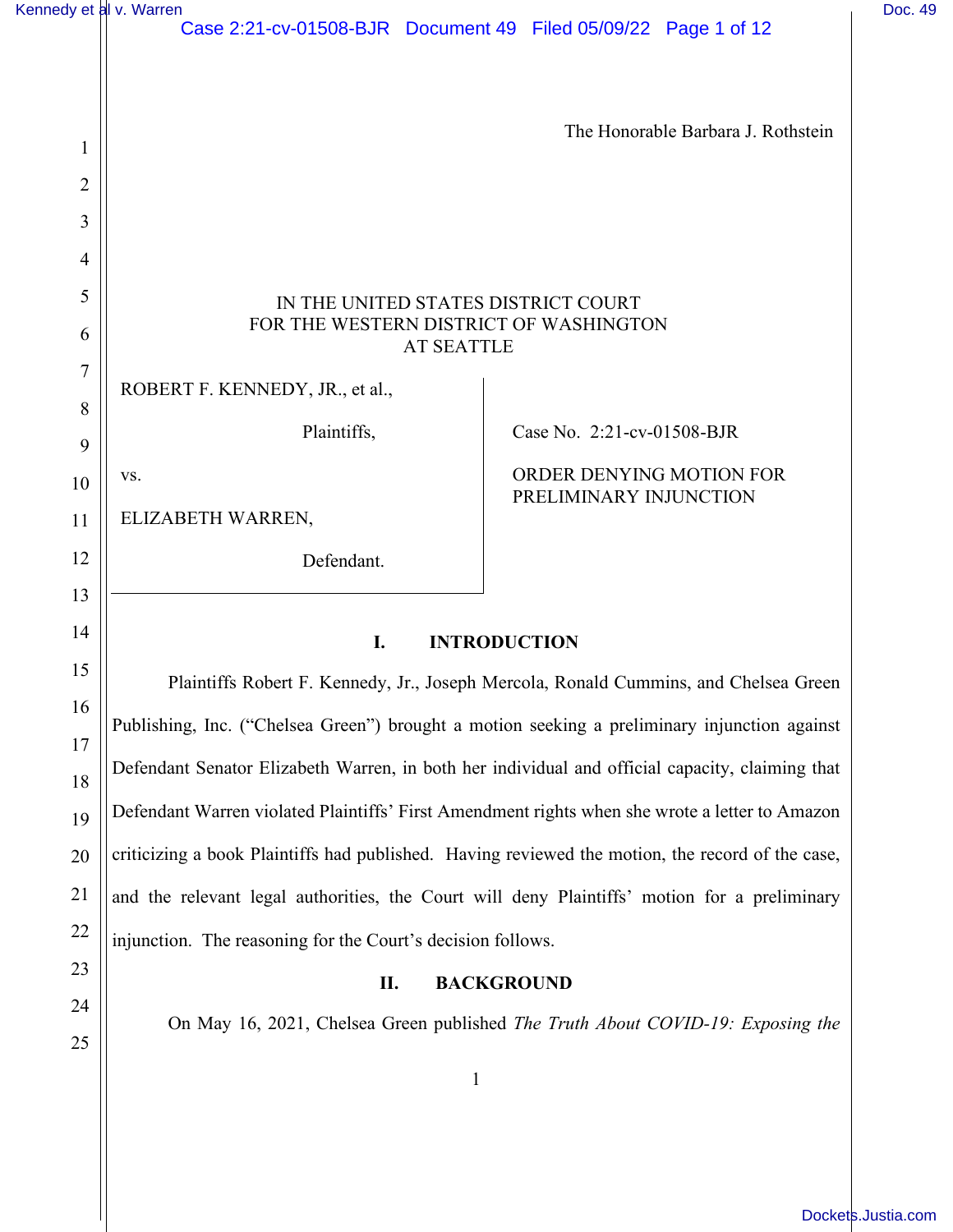*Great Reset, Lockdowns, Vaccine Passports, and the New Normal*, a book co-authored by plaintiffs Mercola and Cummins, and featuring a foreword by plaintiff Kennedy. Dkt. 8 ¶¶ 3-5. The book was or is sold by Amazon, Barnes & Noble, and other unspecified booksellers. *See id.* ¶ 38-39, 43-44. According to Plaintiffs, the book was at one point classified as a bestseller by *USA Today*  and the *Wall Street Journal*. *Id.* ¶ 6. Plaintiffs describe the book as "sharply condemn[ing] government COVID policies, including lockdowns and vaccine mandates" and "cit[ing] scientific studies and highly credible news sources for the facts it reports." *Id.* ¶ 7.

On September 7, 2021, Defendant Warren wrote a letter to Amazon that described *The Truth About COVID-19* as containing "misinformation about COIVD-19 vaccines and treatments." Dkt. 8, Ex. A, at 1. The letter criticized Amazon for selling and effectively promoting the book via the algorithms that govern its website's search engine and "Best Seller" rankings. *Id.* at 1-2. For example, searches on Amazon.com for generic terms like "COVID-19" and "vaccine" often yielded Plaintiffs' book as the first result. *Id.* at 2-3. Additionally, the book was labeled a "Best Seller" on the site and ranked as the "#1 Best Seller" in the "Political Freedom" subcategory of books. *Id.* Defendant Warren's letter also identified several similar books, not authored by Plaintiffs, that were labeled as bestsellers and that also appeared near the top of COVID-19- or vaccine-related search results. *Id.* at 4.

Defendant Warren characterized this apparently favorable treatment of Plaintiffs' and other books as "peddling misinformation" and as part of a "pattern and practice of misbehavior" that amounted to "an unethical, unacceptable, and potentially unlawful course of action" by Amazon. *Id.* at 1. Defendant Warren claimed that conspiracy theories, vaccine misinformation, and "false cures" related to COVID-19, like those allegedly contained in the books the letter identified, "have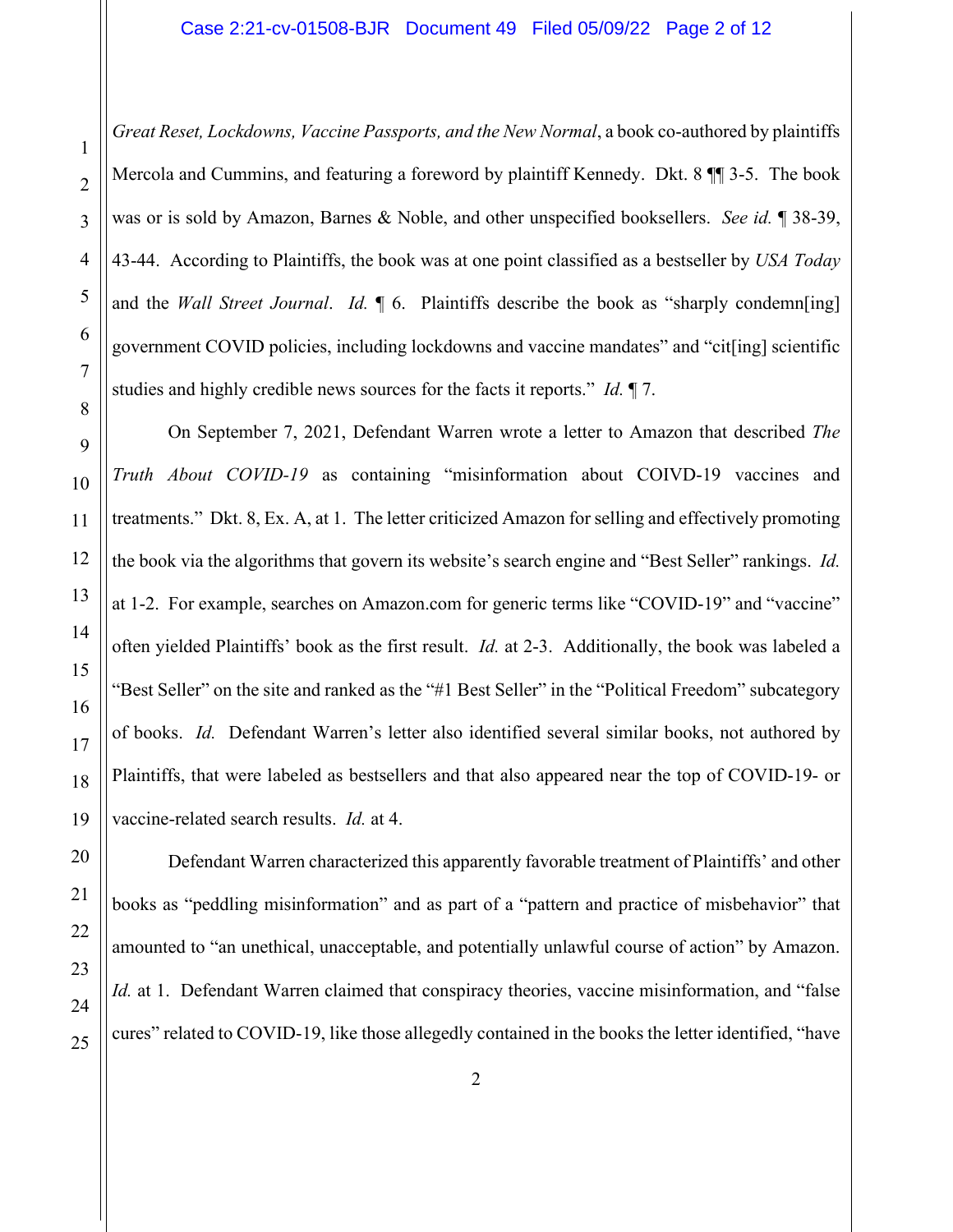led to untold illnesses and deaths." *Id.* at 2.

Defendant Warren's letter concluded by "ask[ing] [Amazon to] perform an immediate review of [its] algorithms and, within 14 days, provide both a public report . . . and a plan to modify these algorithms." *Id.* at 5. The letter also asked Amazon to respond to four questions about its search algorithms and "Best Seller" labels, so that Sen. Warren could "fully understand Amazon's role in facilitating misinformation about COVID-19 and its actions to address the issue." *Id.* at 5- 6.

On September 8, 2021, one day after Defendant Warren sent her letter to Amazon, the letter was published in an official press release from Defendant Warren's office. Dkt. 7 at 7. According to Plaintiffs, the letter was "widely publicized in the national media." *Id.* at 8. Two days later, on September 10, 2021, Barnes & Noble notified Chelsea Green by email of its "editorial decision" to stop selling *The Truth About COVID-[1](#page-2-0)9*.<sup>1</sup> Dkt. 8 | 38 & Exh. B. Although Amazon continued to sell the book, Plaintiffs claim that their analysis of Amazon's website indicates that the company is "covertly demoting, downgrading, or otherwise suppressing *The Truth About COVID-19*" without informing Plaintiffs. *See id.*  $\P$  38-42. Plaintiffs also allege that "[m]ost if not all independent booksellers are refusing to sell [their book.]" *Id.* ¶ 43.

On December 9, 2021, Plaintiffs moved for a preliminary injunction requiring Defendant Warren to publicly retract her letter and enjoining her from sending any similar letters in the future. Dkt. 7-1. On January 10, 2022, Defendant Warren filed a response together with a cross-motion

<span id="page-2-0"></span><sup>1</sup> The Barnes & Noble email specifically referred to the ebook version of *The Truth About COVID-19*. Dkt. 8, Exh. B. It is not clear whether the book is or was available in paperback and, if so, whether that version was also affected by Barnes & Noble's decision.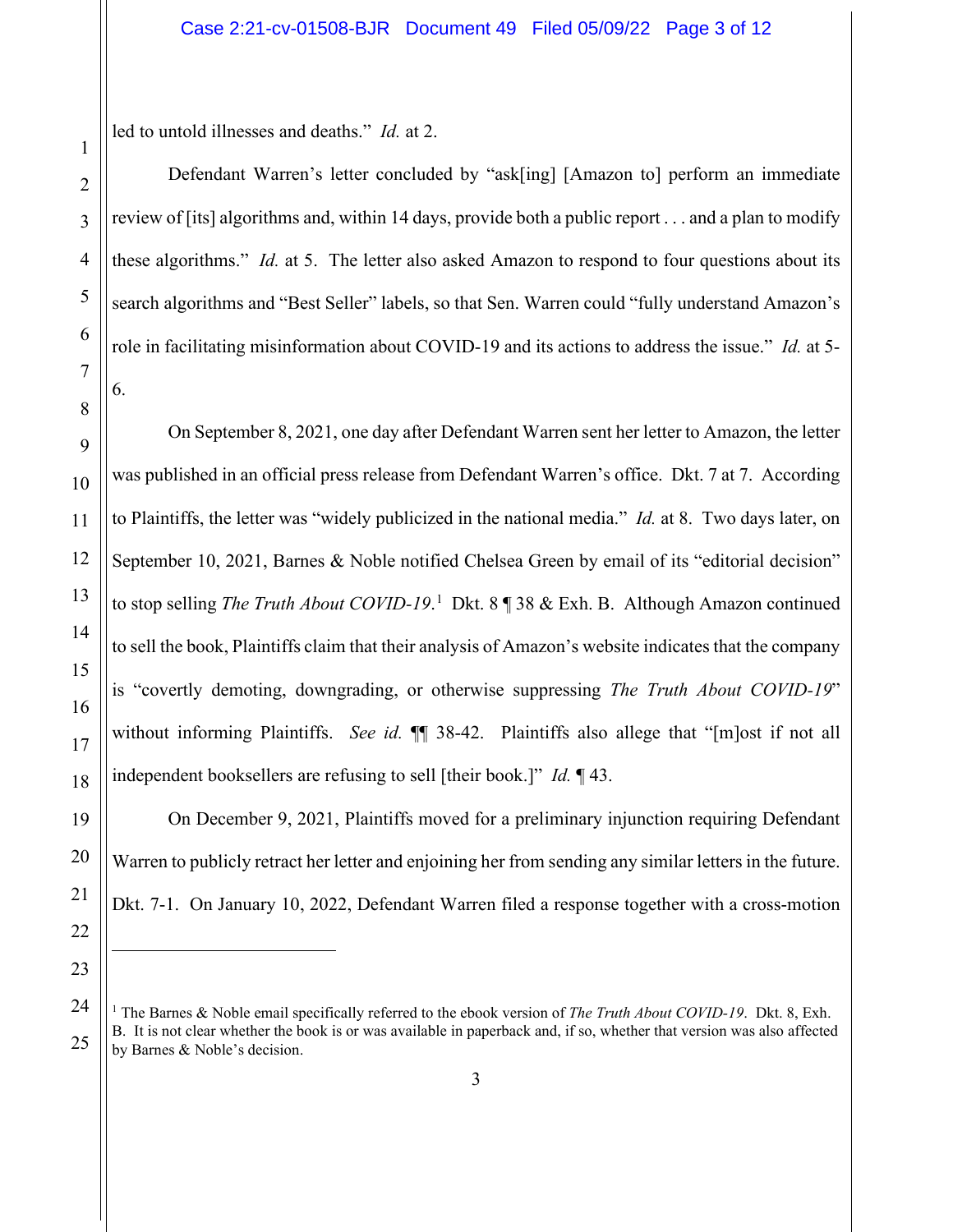for summary judgment on Plaintiffs' claims against Defendant in her official capacity. Dkt. 30. On March 8, 2022, Defendant Warren filed a motion to dismiss Plaintiffs' claims against Defendant in her individual capacity. Dkt. 41. This order addresses only Plaintiffs' motion for a preliminary injunction.

## **III. LEGAL STANDARDS**

## **A. Preliminary Injunction**

"[A] preliminary injunction is an extraordinary and drastic remedy, one that should not be granted unless the movant, by a clear showing, carries the burden of persuasion." *Mazurek v. Armstrong*, 520 U.S. 968, 972 (1997) (emphasis omitted). The party seeking a preliminary injunction must show (1) a likelihood of success on the merits, (2) irreparable injury, (3) the balance of equities favors an injunction, and  $(4)$  an injunction is in the public interest.<sup>[2](#page-3-0)</sup> *Winter v. Natural Res. Def. Council, Inc.*, 555 U.S. 7, 24-25 (2008).

# **B. Standing**

In her opposition to Plaintiffs' motion, Defendant Warren challenges Plaintiffs' standing to bring this lawsuit. Article III standing is required to invoke the jurisdiction of federal courts. *Lopez v. Candael*, 630 F.3d 775, 785 (9th Cir. 2010). Standing is a threshold matter and must be considered before the court reaches the merits of a plaintiff's suit. *LA Alliance for Human Rights* 

<span id="page-3-0"></span> $2$  Although the merits element is typically the most important, the Ninth Circuit permits the application of an alternative standard that reduces the showing required for that element if the other elements tip sharply in favor of an injunction. See Alliance for Wild Rockies v. Cottrell, 632 F.3d 1127, 1134-35 (9th Cir. 2011). Rather than a "likelihood of success," this alternative standard requires only "serious questions going to the merits." Id. at 1135. "Serious questions" are those that are "substantial, difficult and doubtful, requiring more thorough investigation." Republic of the Philippines v. Marcos, 862 F.2d 1355, 1362 (9th Cir. 1988).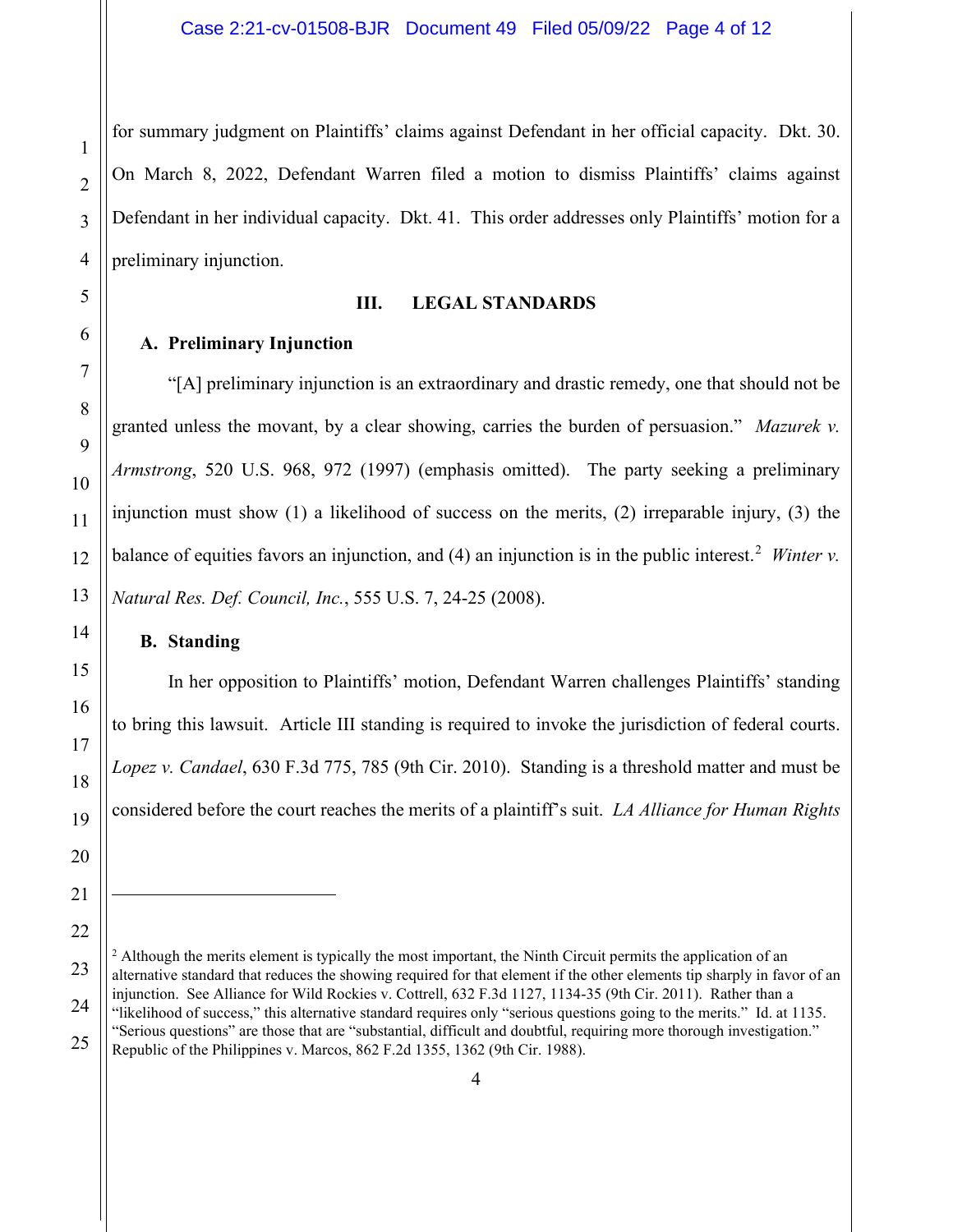*v. County of Los Angeles*, 14 F.4th 947, 956 (9th Cir. 2021). The three elements of standing are: injury in fact, causation, and a likelihood that a favorable decision will redress the plaintiff's injury. *Lujan v. Defenders of Wildlife*, 504 U.S. 555, 560-61 (1992). "At the preliminary injunction stage, the plaintiffs 'must make a clear showing of each element of standing.'" *LA Alliance*, 14 F.4th at 956 (quoting *Yazzie v. Hobbs*, 977 F.3d 964, 966 (9th Cir. 2020)). Nevertheless, "[j]urisdictional dismissals in cases premised on federal-question jurisdiction are exceptional" and appropriate only where "the alleged claim under the constitution or federal statutes clearly appears to be immaterial and made solely for the purpose of obtaining federal jurisdiction or where such claim is wholly insubstantial and frivolous." *Safe Air for Everyone v. Meyer*, 373 F.3d 1035, 1039 (9th Cir. 2004) (citation omitted).

Challenges to standing may be "facial" or "factual." *Id.* "In a facial attack, the challenger asserts that the allegations contained in a complaint are insufficient on their face to invoke federal jurisdiction." *Id.* In a factual attack, "the challenger disputes the truth of the allegations" that purportedly establish standing. *Id.* To resolve a factual dispute, "the district court may review evidence beyond the complaint" and "need not presume the truthfulness of the plaintiff's allegations." *Id.* If a defendant submits affidavits or other evidence undermining the facts needed to establish jurisdiction, the plaintiff must respond with its own affidavits to carry its burden on standing. *Id.*

#### **IV. DISCUSSION**

## **A. Standing**

The parties primarily dispute the causation element of standing. Defendant Warren argues that Plaintiffs lack standing because the primary injury they claim—the suppression of their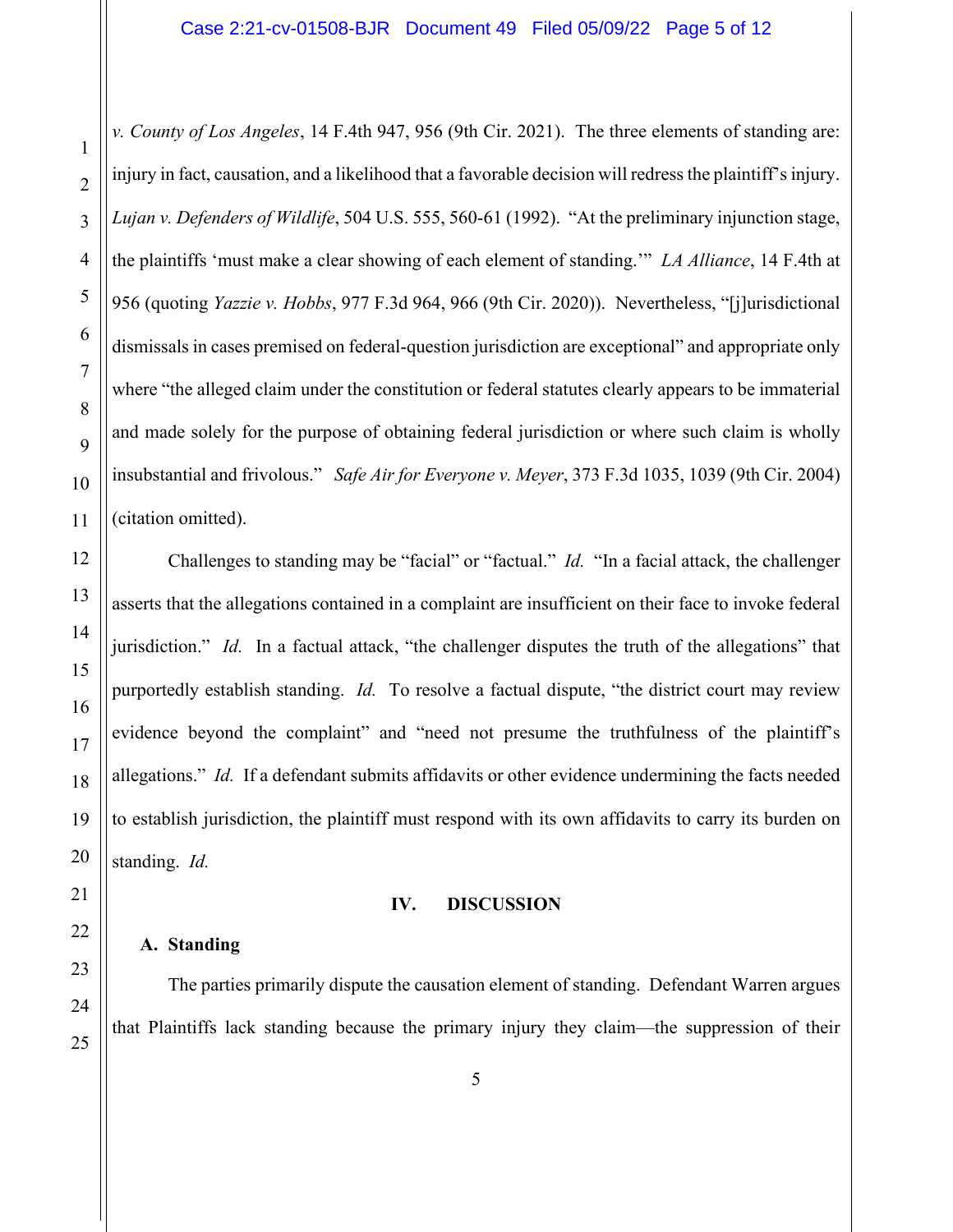freedom of expression—was caused by the actions of independent third parties; namely, booksellers like Amazon and Barnes & Noble that stopped selling or promoting Plaintiffs' book. Dkt. 30 at 13-15. Defendant Warren contends that Plaintiffs have failed to demonstrate that Defendant's letter caused the booksellers' actions. Dkt. 30 at 15.

Plaintiffs reply that they are not required to prove that Defendant Warren's letter caused the booksellers' actions. Dkt. 34 at 3. Relying on the Seventh Circuit's decision in *Backpage.com*, Plaintiffs contend that "when an official writes a letter unconstitutionally threatening a third party with legal liability for continued distribution of a plaintiff's speech, the communication is actionable, and may be enjoined, regardless of any additional consequences." *Id.* (citing *Backpage.com v. Dart*, 807 F.3d 229 (7th Cir. 2015)). Furthermore, Plaintiffs claim that there were in fact additional consequences in this case, citing Barnes & Nobles' decision to pull *The Truth About COVID-19* two days after Defendant Warren's letter was published. *Id.* at 3-4. According to Plaintiffs, this "close temporal proximity . . . is more than sufficient" at this stage of the proceedings. *Id.* at 4.

Defendant Warren's standing argument is effectively a factual attack. She argues that the Court need not assume Plaintiffs' causation allegations are true and highlights apparent deficiencies in Plaintiffs' declaration. *See* Dkt. 30 at 13-15. Specifically, Defendant Warren notes that the letter from Barnes & Noble informing Plaintiffs that the bookseller would no longer carry Plaintiffs' book cited the company's "content policies" and did not mention Defendant's letter or other outside pressure. *See id.* at 14; Dkt. 8, Exh. B. Additionally, during oral argument, defense counsel claimed that Amazon had responded to Defendant Warren's letter and indicated that the company would continue to sell Plaintiffs' book. However, Amazon's response is not in the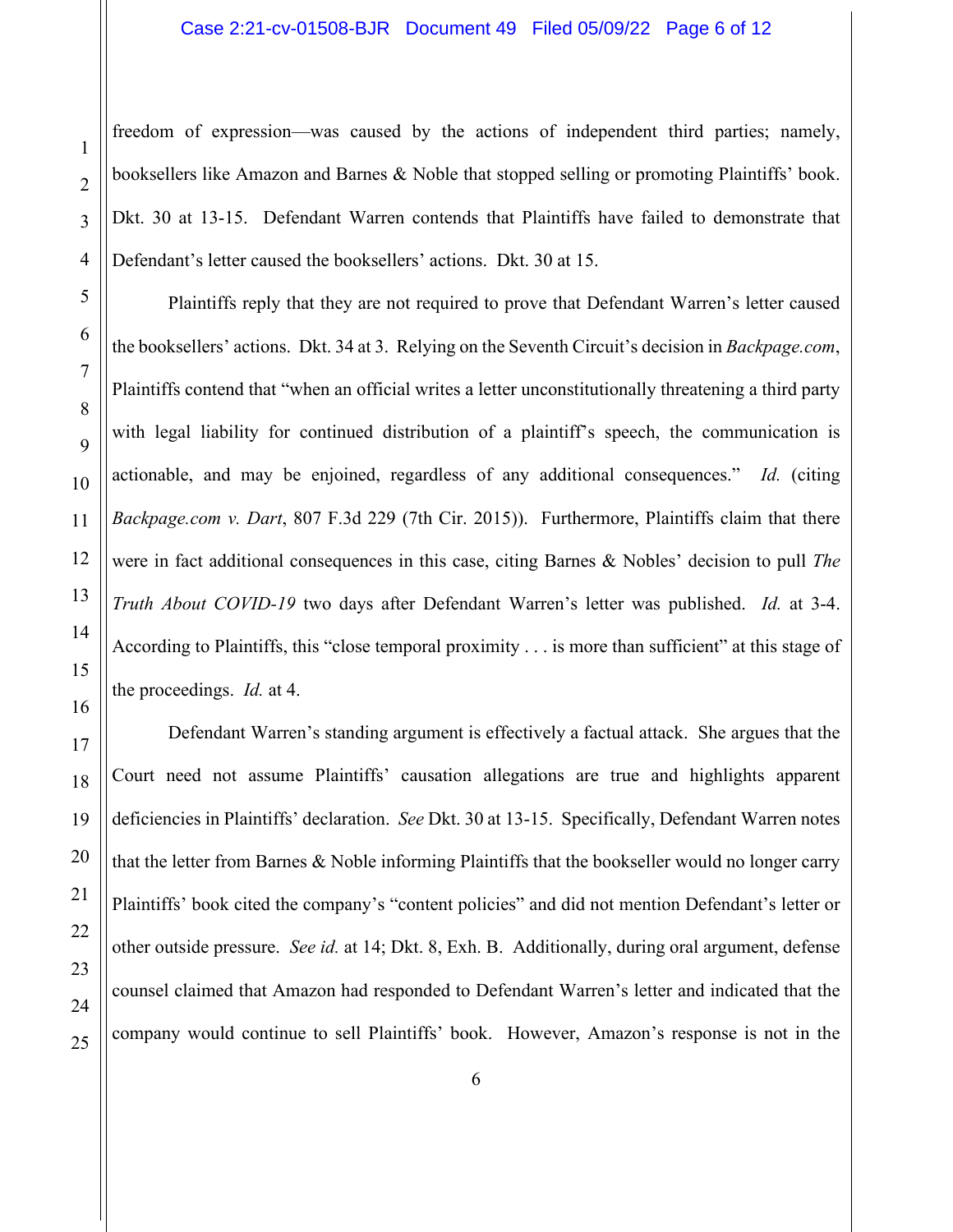record.

The Court finds that it cannot resolve the parties' factual dispute over causation at this stage. "[A] [j]urisdictional finding of genuinely disputed facts is inappropriate when 'the jurisdictional and substantive issues are so intertwined that the question of jurisdiction is dependent on the resolution of factual issues going to the merits' of the action." *Safe Air*, 373 F.3d at 1039 (quoting *Sun Valley Gas, Inc. v. Ernst Enters.*, 711 F.2d 138, 139 (9th Cir. 1983)).

Here, the parties have a genuine factual dispute over how various third-party booksellers reacted to Defendant Warren's letter and whether the letter contributed to the booksellers' actions. These facts go directly to whether Defendant Warren's letter violated Plaintiffs' First Amendment rights. Making findings of fact to determine standing would be inappropriate at this preliminary stage. The record before the Court is incomplete, and established Supreme Court precedent strongly disfavors "jurisdictional dismissals in cases premised on federal-question jurisdiction" on an inadequate record. *Safe Air*, 373 F.3d at 1039 (quoting *Sun Valley*, 711 F.2d at 140 (citing *Bell v. Hood*, 327 U.S. 678 (1946))). Accordingly, the Court will presume standing for the purpose of ruling on Plaintiffs' motion for a preliminary injunction and resolve the parties' factual dispute when the record is complete.

## **B. Preliminary Injunction Motion**

## **1. Likelihood of Success on the Merits**

To succeed on the merits of their claims, Plaintiffs must show that Defendant Warren's letter acted as an unconstitutional restriction on speech protected by the First Amendment. Plaintiffs argue their claims are likely to succeed under the Supreme Court's *Bantam Books* decision. *Bantam Books v. Sullivan*, 372 U.S. 58 (1963).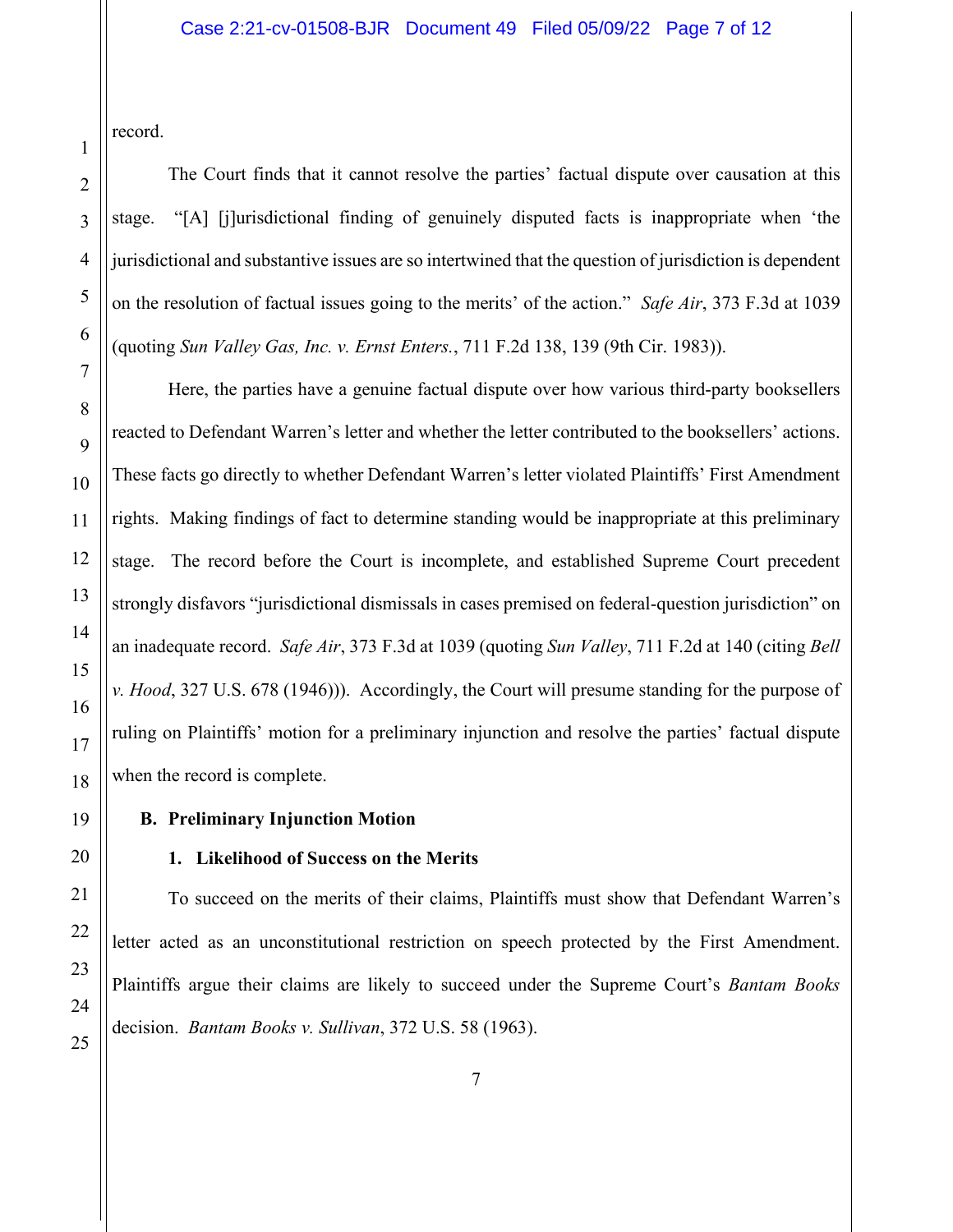In that case, the Rhode Island legislature had created a commission to police obscenity in publications "tending to the corruption of the youth" pursuant to an existing statute prohibiting such obscenity. *Id.* at 59-61. The commission was empowered "to investigate and recommend the prosecution of all violations of said [statute]." *Id.* at 60-61. The commission itself did not have the power to prosecute violators. *See id.* at 66-67. Instead, the commission's practice was to identify books it found objectionable and inform the distributors of those books via a written notice. *Id.* at 61-63. The notice "thanked [the bookseller], in advance, for his 'cooperation' ... usually reminding [him] of the Commission's duty to recommend to the Attorney General prosecution of purveyors of obscenity." *Id.* at 62. Additionally, the commission's list of objectionable publications was "circulated to local police departments, and [the bookseller] was so informed in the notices." *Id.* at 62-63. This "invariably" led to "police visitations." *Id.* at 68.

The Supreme Court found that the commission's "informal censorship"—using the threat of legal sanctions to coerce booksellers into removing obscene books—was unconstitutional because it effectively bypassed "the safeguards of the criminal process." *Id.* at 67-70. The Court noted that "[p]eople do not lightly regard public officers' thinly veiled threats to institute criminal proceedings against them if they do not come around." *Id.* at 68. The force of the commission's threats essentially deemed booksellers' guilty of circulating obscene material without having to prosecute them. *Id.*

The Court finds that *Bantam Books* bears little resemblance to the case before it. Unlike *Bantam Books*, this case involves no regulatory body, no criminal statute, and no threat of police or other enforcement. Plaintiffs will have serious difficulty establishing that a letter from a single United States Senator is akin to a statutorily created system of prior administrative restraints whose

1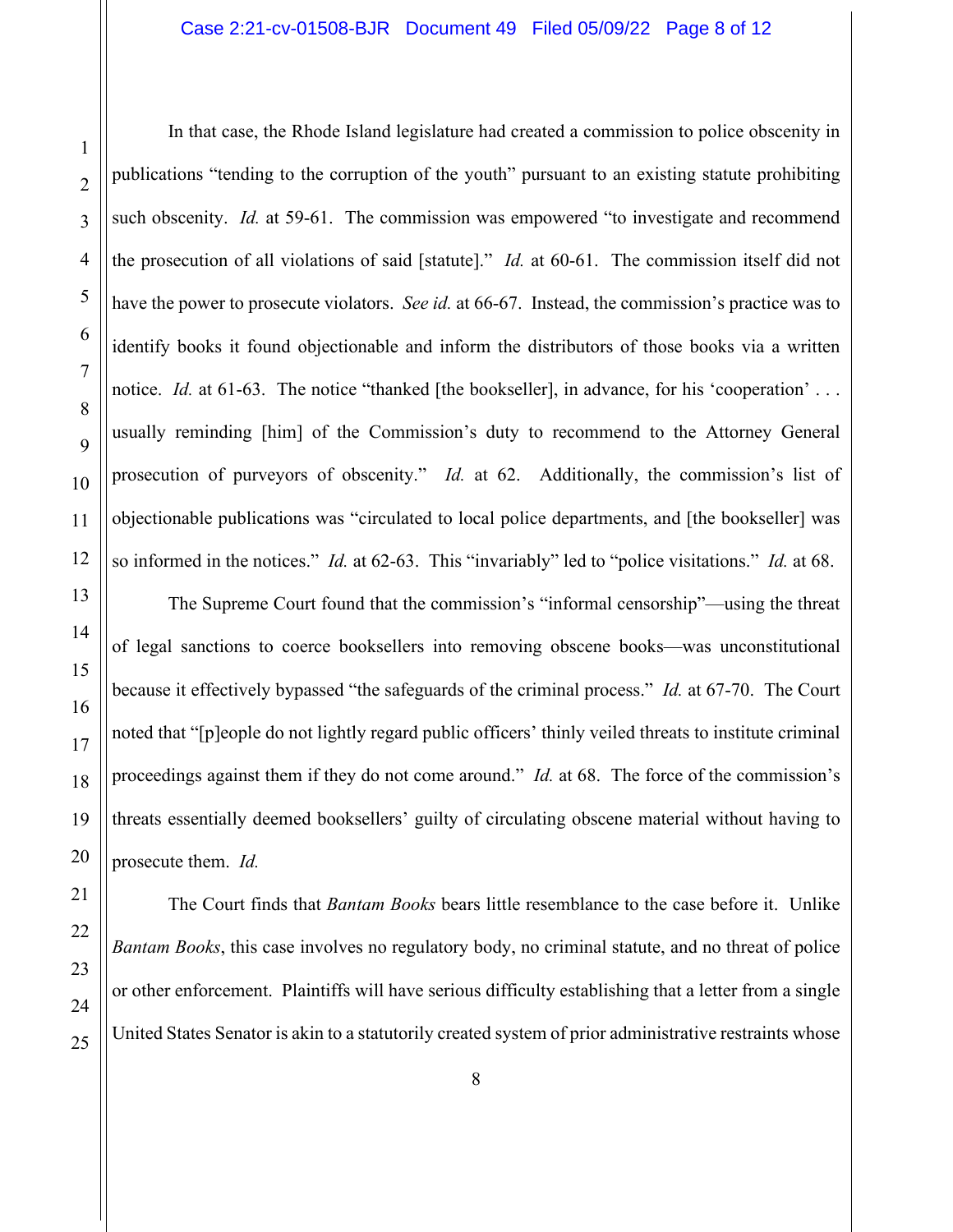"capacity for suppression of constitutionally protected publications is far in excess of that of the typical licensing scheme." *Id.* at 71.

First, the "thinly veiled threats" in *Bantam Books* were *very* thinly veiled. The commission's notices were "phrased virtually as orders" and made explicit reference to the attorney general, the police, and the possibility of criminal prosecution. *Id.* at 67-68. Here, Defendant Warren's alleged threat is derived primarily from her statements that the circulation of *The Truth About COVID-19* was "potentially unlawful" and that COVID-19 misinformation has "led to untold illnesses and death." Dkt. 8, Exh. A, at 1-2; *see* Dkt. 7 at 10-17. Plaintiffs argue that booksellers could interpret these statements as threatening them with "legal liability for wrongful death or homicide." Plaintiffs will have difficulty establishing that this is a reasonable or likely interpretation of Defendant Warren's letter. The two noted phrases are not in the same paragraph and, even if they were, equating them to an accusation of homicide requires a vivid imagination. Furthermore, the vast majority of Defendant Warren's letter is dedicated to persuasion—by arguing, for example, that "[o]ther major technology companies have recognized their role in propagating misinformation" and, unlike Amazon, taken steps to address it. Dk.8, Exh. A, at 5.

Next, Defendant Warren is far removed from the power to legally punish booksellers for continuing to sell *The Truth About COVID-19*. Although Plaintiffs are correct that "the fact that a public-official defendant lacks direct regulatory or decisionmaking authority over a plaintiff [or third-party publisher] . . . is not necessarily dispositive," that does not mean it will not be dispositive in most cases. Dkt. 7 at 11 (citing *Backpage.com*, 807 F.3d at 230).

In *Bantam Books*, the Court found that the commission's "want of power to apply formal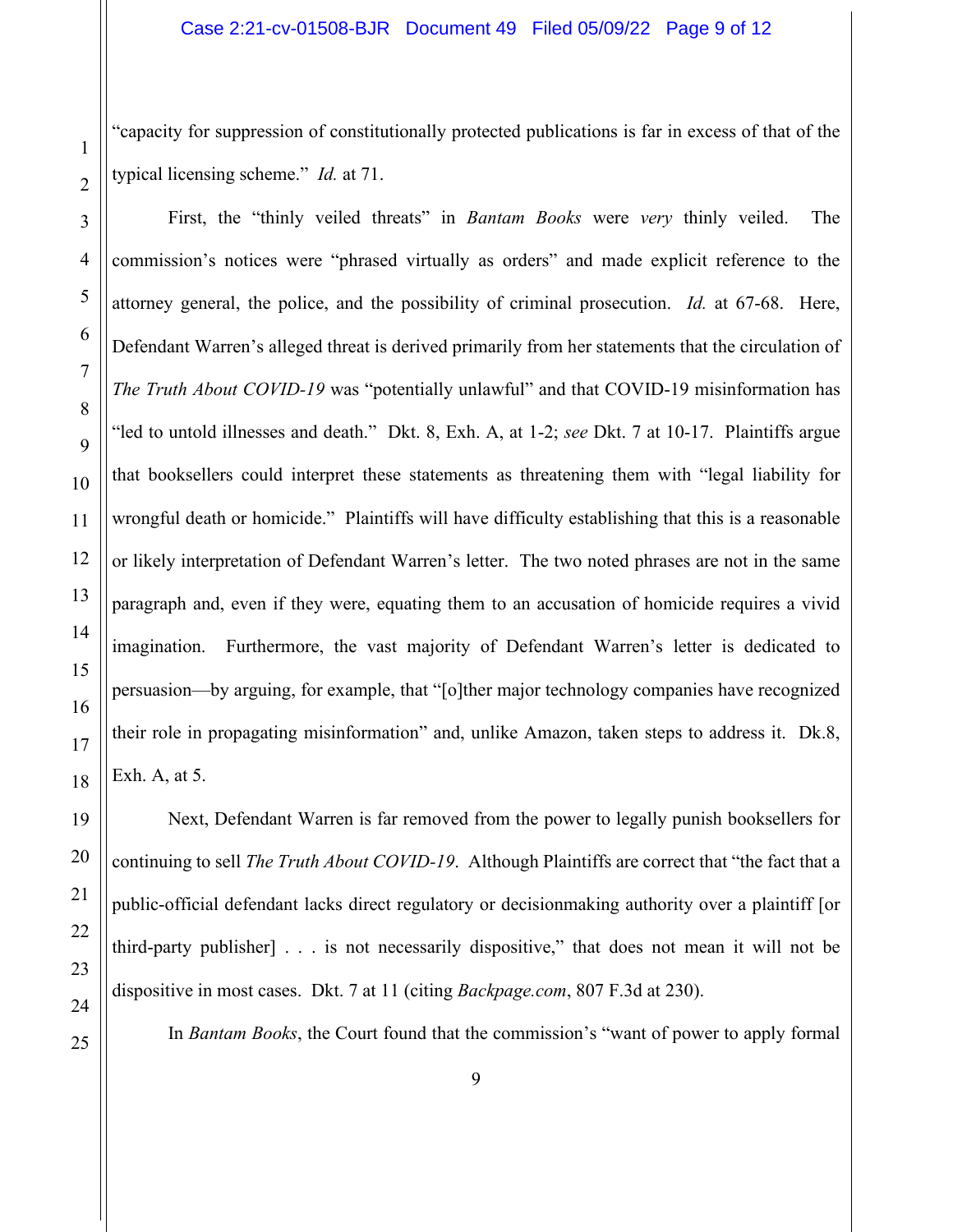legal sanctions" was not dispositive because the commission effectively wielded that power (and perhaps even greater power) informally. *Bantam Books*, 372 U.S. at 69 ("The Commission's operation is a form of effective state regulation superimposed upon the State's criminal regulation of obscenity and making such regulation largely unnecessary."). Here, it is difficult to maintain that Defendant Warren's writing a letter to Amazon is effectively wielding state regulatory power, in part because there is no such power to wield. In *Bantam Books*, the commission was given an express mandate by the legislature, and its threats were backed up by a statute criminalizing obscenity. *Id.* at 59-61. In contrast, Defendant Warren does not have any unilateral investigative authority, $3$  and there is no immediate statutory basis for her statement that Amazon's practices are "potentially unlawful."

Put another way, the threat of legal sanctions can act as an unlawful restriction on speech, but a threat will only be perceived as such if there is a realistic chance the threatened action can be carried out. Plaintiffs are unlikely to successfully demonstrate that the booksellers reasonably perceived Defendant Warren's letter as a threat. *Cf. id.* at 68 ("The Commission's notices [were] phrased virtually as orders [and] reasonably understood to be such by the distributor . . . .").

In summary, the Court finds that Plaintiffs are unlikely to succeed on the merits of their claim that Defendant Warren's letter constitutes a prior restraint on speech. [4](#page-9-1)

## **2. Irreparable Harm and the Balance of Equities**

1

<span id="page-9-0"></span><sup>&</sup>lt;sup>3</sup> It also has not been alleged that Defendant Warren is a member of any committee that might have the jurisdiction to subpoena Amazon or other booksellers in this context.

<span id="page-9-1"></span><sup>&</sup>lt;sup>4</sup> Even under the Ninth Circuit standard that allows preliminary injunctions to proceed if there are "serious questions" going to the merits," Plaintiffs have failed to make the required showing.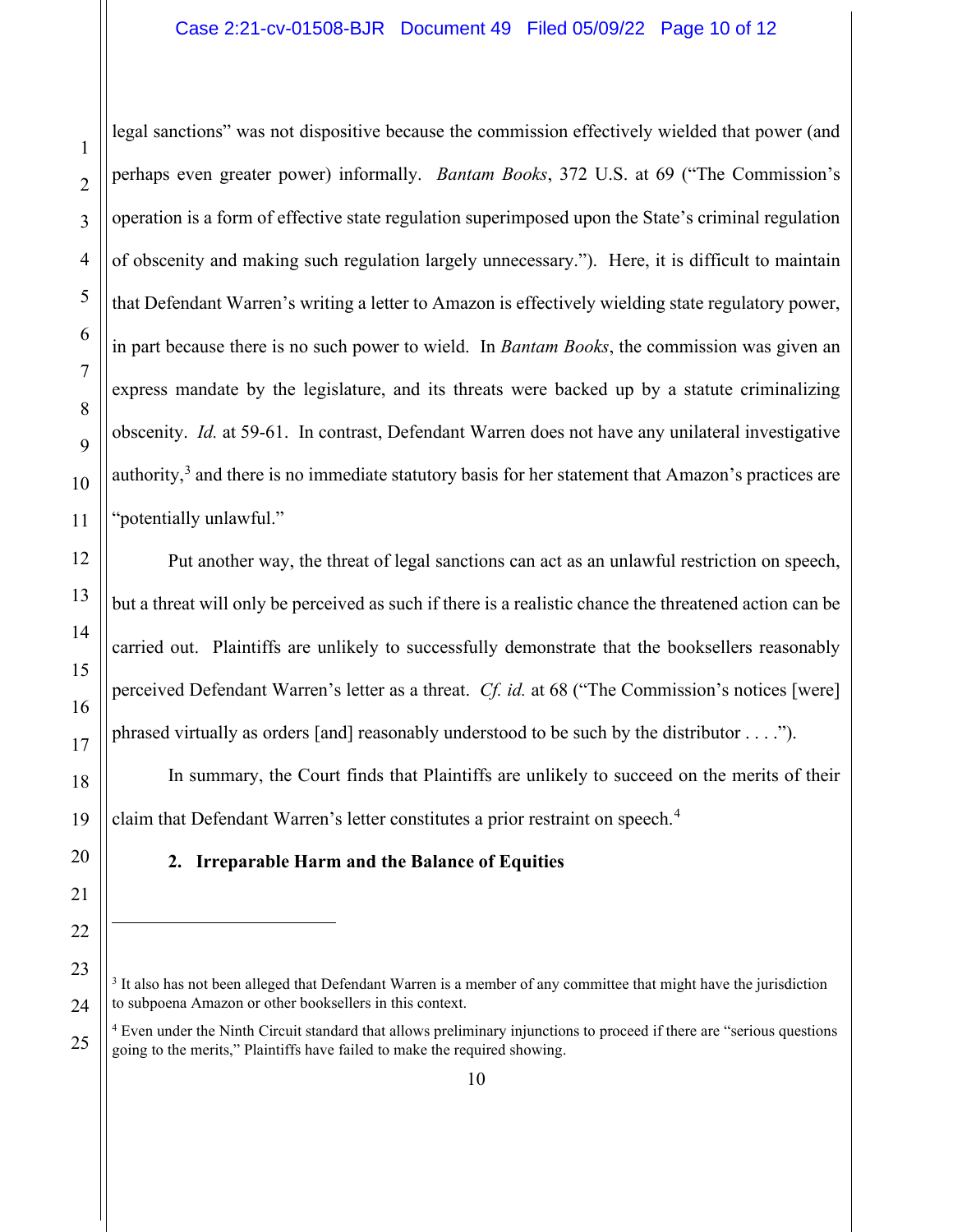To establish irreparable harm, plaintiffs must show that absent a preliminary injunction, they will continue to suffer harm (and, indeed, harm that cannot be compensated by money damages). Plaintiffs have failed to establish this.

Plaintiffs seek two remedies—first, that no further letters be issued by Defendant Warren. Nowhere in their motion have Plaintiffs even hypnotized that this is likely to occur. Indeed, Defendant Warren sent her letter to Amazon in September 2021, and there is no allegation that she has so much as mentioned Plaintiffs' book since then.

Second, Plaintiffs' proposed preliminary injunction would force Defendant Warren to publicly retract her letter. There is nothing "preliminary" about this remedy. Ordering Defendant Warren to retract her letter would effectively be a permanent injunction, because it cannot be undone. This injunction would not relieve Plaintiffs of irreparable harm, but rather impose it on Defendant Warren. Furthermore, to be entitled to a retraction, Plaintiffs would need to have actually *prevailed* on the merits—not just shown they are likely to prevail (which they also have not done). Thus, the Court finds that Plaintiffs have failed to establish that, in the absence of preliminary injunction, they will suffer irreparable harm, and the balance of equities disfavors a remedy that would irreparably harm Defendant Warren.

## **3. Public Interest**

In this case, granting a preliminary injunction is not in the public's interest. Injunctions requiring positive action—as opposed to those ordering a party to cease ongoing action—are rare and generally disfavored. *See Dahl v. HEM Pharm. Corp.*, 7 F.3d 1399, 1403 (9th Cir. 1993). Issuing one on a preliminary basis in this case would be highly inappropriate. The public has an interest in courts' thoroughly examining the merits of a case before issuing sweeping orders